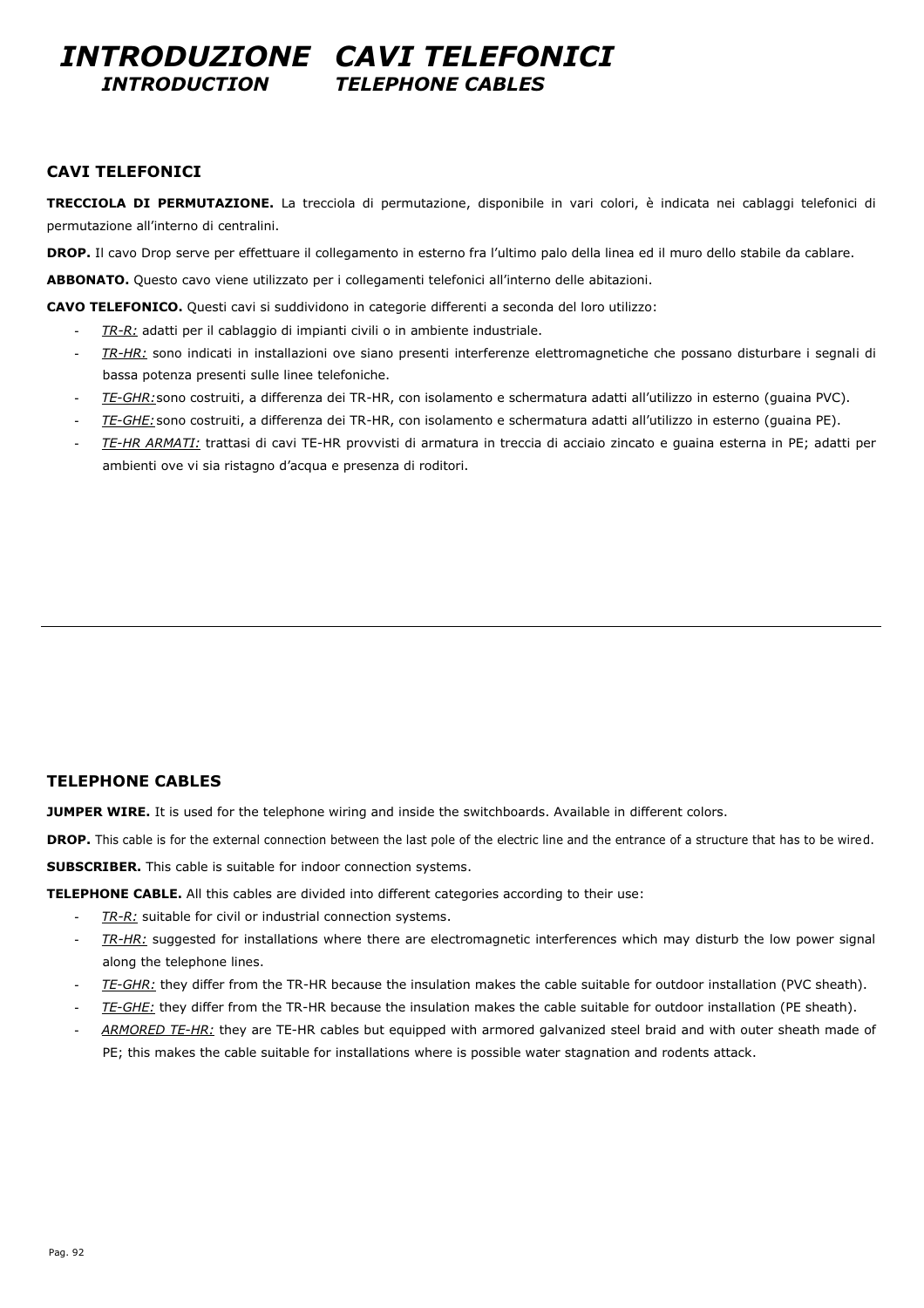# *INDICE CAVI TELEFONICI*

### *INDEX TELEPHONE CABLES*

|                              | IIVDLA                           |                                                                                                            |                                  |                     |                          |                |                                       |  |
|------------------------------|----------------------------------|------------------------------------------------------------------------------------------------------------|----------------------------------|---------------------|--------------------------|----------------|---------------------------------------|--|
| <b>PAGINA</b><br>CAT.        | GR.MERC.<br><b>CODICE</b>        | <b>DESCRIZIONE</b>                                                                                         |                                  | <b>NOTE</b>         |                          | <b>IMBALLO</b> |                                       |  |
| <b>PAGE</b>                  | <b>PRODUCT</b>                   | <b>DESCRIPTION</b>                                                                                         |                                  |                     | <b>NOTES</b>             |                | <b>PACKING</b>                        |  |
| CAT.                         | <b>GR. CODE</b>                  |                                                                                                            |                                  |                     |                          |                |                                       |  |
|                              | 621                              | <b>CAVO TELEFONICO</b>                                                                                     |                                  |                     |                          |                |                                       |  |
| Pag. 94 I133                 |                                  | TRECCIOLA TELEFONICA RAME RIGIDO                                                                           | <b>BIANCO/ROSSA</b>              | 2x6/10              |                          | P              |                                       |  |
|                              | Pag. 94 I133/1                   | TRECCIOLA TELEFONICA RAME RIGIDO                                                                           | BIANCO/BLU                       | 2x6/10              | <b>NEW</b>               | P              |                                       |  |
|                              | Pag. 94 I133/2                   | TRECCIOLA TELEFONICA RAME RIGIDO                                                                           | <b>BIANCO/VERDE</b>              | 2x6/10              | <b>NEW</b>               | P              |                                       |  |
| Pag. 94 Z0425                |                                  | TRECCIOLA TELEFONICA RAME RIGIDO                                                                           | <b>BIANCO/NERA</b>               | 2x6/10              | <b>NEW</b>               | P              |                                       |  |
| Pag. 94 I134                 |                                  | TRECCIOLA TELEFONICA RAME RIGIDO                                                                           | BIANCO/ROSSA/BLU                 | 3x6/10              |                          | P              |                                       |  |
|                              | Pag. 94 I095/D                   | CAVO TELEFONICO DROP CEI 20-22 IIº                                                                         | AF GRIGIO                        | 1x2x1.00            |                          |                | F<br>R                                |  |
|                              | Pag. 94 I095/A                   | CAVO TELEFONICO ABB. CEI 20-22 IIº                                                                         | <b>AF GRIGIO</b>                 | 1CP                 |                          | P.             |                                       |  |
|                              |                                  |                                                                                                            |                                  |                     |                          |                |                                       |  |
|                              | 631                              | <b>CAVO TELEFONICO TR-R</b>                                                                                |                                  |                     |                          |                |                                       |  |
| Pag. 94 I095                 |                                  | CAVO TELEFONICO TR-R CEI 20-22 IIº                                                                         | AF GRIGIO 7001                   | 1CP                 | Α                        | P              | F<br>R                                |  |
| Pag. 94 I117<br>Pag. 94 I160 |                                  | CAVO TELEFONICO TR-R CEI 20-22 IIº<br>CAVO TELEFONICO TR-R CEI 20-22 IIº                                   | AF GRIGIO 7001<br>AF GRIGIO 7001 | $1CP + T$<br>2CP    | $\overline{A}$<br>Α      | P<br>P         | F<br>$\mathsf{R}$<br>F<br>R           |  |
| Pag. 94 I118                 |                                  | CAVO TELEFONICO TR-R CEI 20-22 IIº                                                                         | AF GRIGIO 7001                   | $2CP + T$           | $\mathsf{A}$             | P              | F<br>$\mathsf{R}$                     |  |
| Pag. 94 I119                 |                                  | CAVO TELEFONICO TR-R CEI 20-22 IIº                                                                         | AF GRIGIO 7001                   | 3CP                 | Α                        | P              | F<br>R                                |  |
| Pag. 94 I120                 |                                  | CAVO TELEFONICO TR-R CEI 20-22 IIº                                                                         | AF GRIGIO 7001                   | $3CP + T$           | $\mathsf{A}$             | P              | F<br>$\mathsf{R}$                     |  |
| Pag. 94 I122                 |                                  | CAVO TELEFONICO TR-R CEI 20-22 IIº                                                                         | AF GRIGIO 7001                   | 4CP                 | Α                        | P              | $\mathsf F$<br>R                      |  |
| Pag. 94 I123                 |                                  | CAVO TELEFONICO TR-R CEI 20-22 IIº                                                                         | AF GRIGIO 7001                   | 5CP                 | $\overline{A}$           | P              | F.<br>${\sf R}$                       |  |
| Pag. 94 I124                 |                                  | CAVO TELEFONICO TR-R CEI 20-22 IIº                                                                         | AF GRIGIO 7001                   | 6CP                 | Α                        | P              | F<br>R                                |  |
| Pag. 94 I164                 |                                  | CAVO TELEFONICO TR-R CEI 20-22 IIº                                                                         | AF GRIGIO 7001                   | 8CP                 | $\mathsf{A}$             | <b>P</b>       | F.<br>$\mathsf{R}$                    |  |
| Pag. 94 I125                 |                                  | CAVO TELEFONICO TR-R CEI 20-22 IIº                                                                         | AF GRIGIO 7001                   | 11CP                | A                        | P              | F<br>$\mathsf{R}$                     |  |
| Pag. 94 I126                 |                                  | CAVO TELEFONICO TR-R CEI 20-22 IIº                                                                         | AF GRIGIO 7001                   | <b>16CP</b>         | $\overline{A}$           | P              | F.<br>$\mathsf{R}$                    |  |
| Pag. 94 I127                 |                                  | CAVO TELEFONICO TR-R CEI 20-22 IIº                                                                         | AF GRIGIO 7001                   | 21CP                | A                        | P              | F<br>R                                |  |
| Pag. 94 I128                 |                                  | CAVO TELEFONICO TR-R CEI 20-22 IIº                                                                         | AF GRIGIO 7001                   | <b>26CP</b>         |                          |                | F<br>$\mathsf{R}$                     |  |
| Pag. 94 I129                 |                                  | CAVO TELEFONICO TR-R CEI 20-22 IIº                                                                         | AF GRIGIO 7001                   | 31CP                |                          |                | F<br>R                                |  |
| Pag. 94 I131                 |                                  | CAVO TELEFONICO TR-R CEI 20-22 IIº                                                                         | AF GRIGIO 7001                   | <b>51CP</b>         |                          |                | F.<br>$\mathsf{R}$<br>F               |  |
| Pag. 94 I132                 |                                  | CAVO TELEFONICO TR-R CEI 20-22 IIº                                                                         | AF GRIGIO 7001                   | 101CP               |                          |                | R                                     |  |
|                              | 632                              | <b>CAVO TELEFONICO SCHERMATO TR-HR</b>                                                                     |                                  |                     |                          |                |                                       |  |
| Pag. 95 I135                 |                                  | CAVO TELEFONICO TR-HR CEI 20-22 IIº                                                                        | AF GRIGIO 7001                   | $1CP + T$           |                          | P              |                                       |  |
| Pag. 95 I136                 |                                  | CAVO TELEFONICO TR-HR CEI 20-22 IIº                                                                        | AF GRIGIO 7001                   | $2CP + T$           |                          | P              |                                       |  |
| Pag. 95 I137                 |                                  | CAVO TELEFONICO TR-HR CEI 20-22 IIº                                                                        | AF GRIGIO 7001                   | 3CP                 |                          | P              |                                       |  |
| Pag. 95 I138                 |                                  | CAVO TELEFONICO TR-HR CEI 20-22 IIº                                                                        | AF GRIGIO 7001                   | 4CP                 |                          | P              |                                       |  |
| Pag. 95 I139                 |                                  | CAVO TELEFONICO TR-HR CEI 20-22 IIº                                                                        | AF GRIGIO 7001                   | 5CP                 |                          | P              |                                       |  |
| Pag. 95 I140                 |                                  | CAVO TELEFONICO TR-HR CEI 20-22 IIº                                                                        | AF GRIGIO 7001                   | 6CP                 |                          | P              |                                       |  |
| Pag. 95 I173                 |                                  | CAVO TELEFONICO TR-HR CEI 20-22 IIº                                                                        | AF GRIGIO 7001                   | 8CP                 |                          | P              |                                       |  |
| Pag. 95 I141<br>Pag. 95 I174 |                                  | CAVO TELEFONICO TR-HR CEI 20-22 IIº<br>CAVO TELEFONICO TR-HR CEI 20-22 IIº                                 | AF GRIGIO 7001<br>AF GRIGIO 7001 | 11CP<br><b>16CP</b> |                          | P<br>P         |                                       |  |
| Pag. 95 I175                 |                                  | CAVO TELEFONICO TR-HR CEI 20-22 IIº                                                                        | AF GRIGIO 7001                   | 21CP                |                          | P              |                                       |  |
|                              |                                  |                                                                                                            |                                  |                     |                          |                |                                       |  |
|                              | 633                              | <b>CAVO TELEFONICO SCHERMATO DA ESTERNO TE-GHR PVC</b>                                                     |                                  |                     |                          |                |                                       |  |
| Pag. 95 I183                 |                                  | CAVO TELEFONICO TE-GHR CEI 20-22 IIº AF GRIGIO 7001                                                        |                                  | 2CP                 |                          |                | F<br>$\mathsf{R}$                     |  |
| Pag. 95 I184                 |                                  | CAVO TELEFONICO TE-GHR CEI 20-22 IIº AF GRIGIO 7001                                                        |                                  | 4CP                 |                          |                | F<br>R                                |  |
| Pag. 95 I182                 |                                  | CAVO TELEFONICO TE-GHR CEI 20-22 IIº AF GRIGIO 7001                                                        |                                  | 6CP                 |                          |                | F<br>$\mathsf{R}$                     |  |
| Pag. 95 I190                 |                                  | CAVO TELEFONICO TE-GHR CEI 20-22 IIº AF GRIGIO 7001                                                        |                                  | 10CP                |                          |                | $\mathsf F$<br>R                      |  |
| Pag. 95 I191<br>Pag. 95 I192 |                                  | CAVO TELEFONICO TE-GHR CEI 20-22 IIº AF GRIGIO 7001<br>CAVO TELEFONICO TE-GHR CEI 20-22 IIº AF GRIGIO 7001 |                                  | <b>20CP</b><br>30CP |                          |                | F<br>$\mathsf{R}$<br>$\mathsf F$<br>R |  |
| Pag. 95 I193                 |                                  | CAVO TELEFONICO TE-GHR CEI 20-22 IIº AF GRIGIO 7001                                                        |                                  | <b>50CP</b>         |                          |                | F<br>$\mathsf{R}$                     |  |
| Pag. 95 I194                 |                                  | CAVO TELEFONICO TE-GHR CEI 20-22 IIº AF GRIGIO 7001                                                        |                                  | 100CP               |                          |                | F<br>R.                               |  |
|                              |                                  |                                                                                                            |                                  |                     |                          |                |                                       |  |
|                              | 633                              | <b>CAVO TELEFONICO SCHERMATO DA ESTERNO TE-GHE PE</b>                                                      |                                  |                     |                          |                |                                       |  |
|                              | Pag. 96 I183PE                   | CAVO TELEFONICO TE-GHE                                                                                     | PE NERO                          | 2CP                 | <b>NEW</b>               |                | F<br>$\mathsf{R}$                     |  |
|                              | Pag. 96 I184PE                   | CAVO TELEFONICO TE-GHE                                                                                     | PE NERO                          | 4CP                 | <b>NEW</b>               |                | F<br>R                                |  |
|                              | Pag. 96 I182PE                   | CAVO TELEFONICO TE-GHE                                                                                     | PE NERO                          | 6CP                 | <b>NEW</b>               |                | F<br>$\mathsf{R}$                     |  |
|                              | Pag. 96 I190PE                   | CAVO TELEFONICO TE-GHE                                                                                     | PE NERO                          | 10CP                | <b>NEW</b>               |                | $\mathsf F$<br>R                      |  |
|                              | Pag. 96 I191PE<br>Pag. 96 I192PE | CAVO TELEFONICO TE-GHE<br>CAVO TELEFONICO TE-GHE                                                           | PE NERO<br>PE NERO               | <b>20CP</b><br>30CP | <b>NEW</b><br><b>NEW</b> |                | F<br>$\mathsf{R}$<br>F                |  |
|                              | Pag. 96 I193PE                   | CAVO TELEFONICO TE-GHE                                                                                     | PE NERO                          | <b>50CP</b>         | <b>NEW</b>               |                | R<br>F<br>$\mathsf{R}$                |  |
|                              | Pag. 96 I194PE                   | CAVO TELEFONICO TE-GHE                                                                                     | PE NERO                          | 100CP               | <b>NEW</b>               |                | $\mathsf F$<br>R.                     |  |
|                              |                                  |                                                                                                            |                                  |                     |                          |                |                                       |  |
|                              | 634                              | <b>CAVO TELEFONICO SCHERMATO DA ESTERNO TE-HR ARMATO</b>                                                   |                                  |                     |                          |                |                                       |  |
|                              | Pag. 96 I183AR                   | CAVO TELEFONICO TE-HR ARMATO                                                                               | PE NERO                          | 2CP                 |                          |                | F<br>$\mathsf{R}$                     |  |
|                              | Pag. 96 I184AR                   | CAVO TELEFONICO TE-HR ARMATO                                                                               | PE NERO                          | 4CP                 |                          |                | F<br>R                                |  |
|                              | Pag. 96 I182AR                   | CAVO TELEFONICO TE-HR ARMATO                                                                               | PE NERO                          | 6CP                 |                          |                | F<br>$\mathsf{R}$                     |  |
|                              | Pag. 96 I190AR                   | CAVO TELEFONICO TE-HR ARMATO                                                                               | PE NERO                          | 10CP                |                          |                | F<br>R<br>F                           |  |
|                              | Pag. 96 I191AR<br>Pag. 96 I192AR | CAVO TELEFONICO TE-HR ARMATO<br>CAVO TELEFONICO TE-HR ARMATO                                               | PE NERO<br>PE NERO               | <b>20CP</b><br>30CP |                          |                | $\mathsf{R}$<br>$\mathsf F$<br>R      |  |
|                              |                                  |                                                                                                            |                                  |                     |                          |                |                                       |  |

**Pag. 96 I193AR** CAVO TELEFONICO TE-HR ARMATO PE NERO 50CP <sup>F</sup> <sup>R</sup>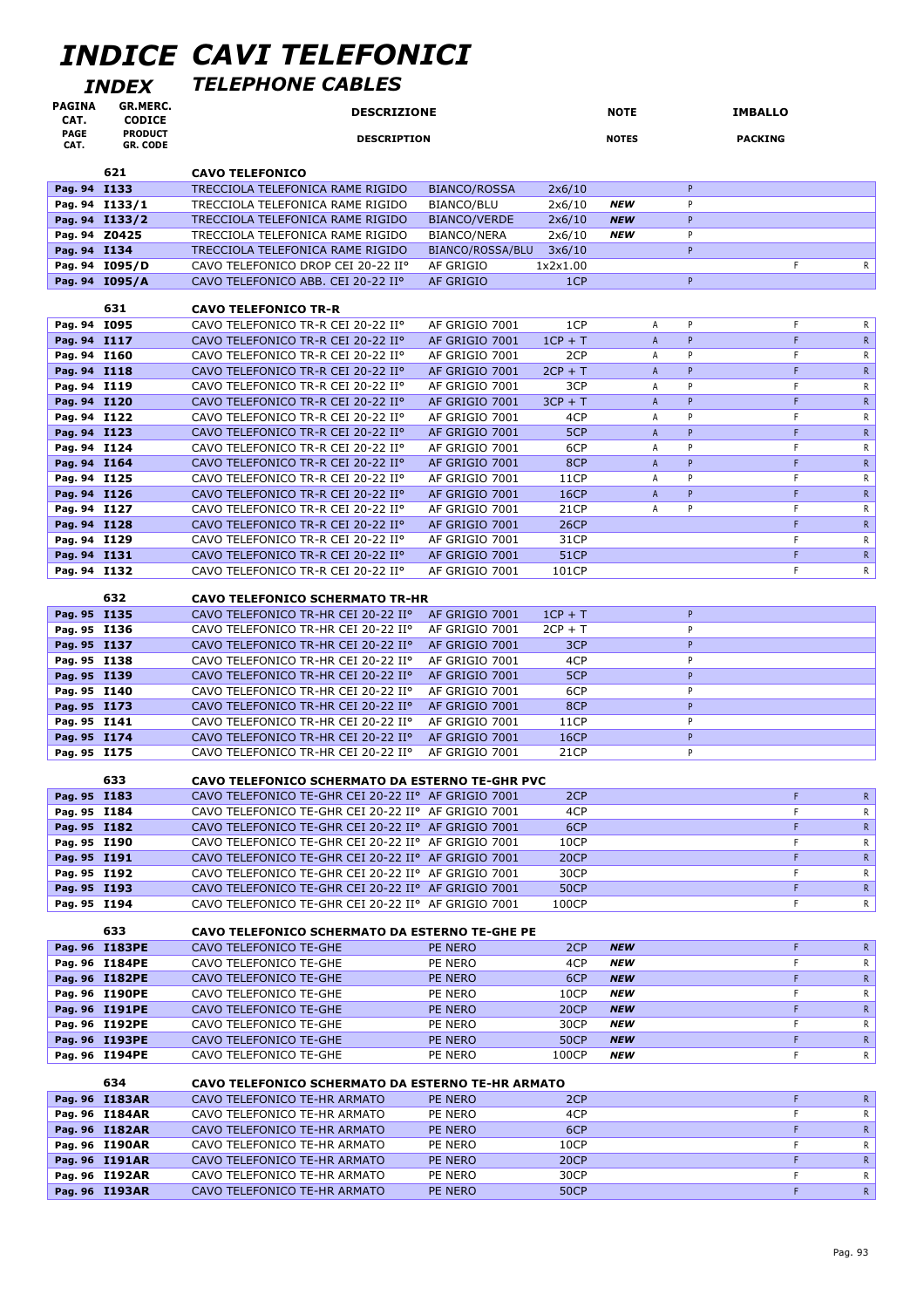### *621 CAVO TELEFONICO 621 TELEPHONE CABLE*

#### UTILIZZO CONSIGLIATO / SUGGESTED USAGE

Cordoncino di permutazione per interni. Capitolato TELECOM di RIF. 1341. Jumper wire connection for indoor. Standard TELECOM REF. 1341.

| CODICE / CODE | <b>FORMAZIONE</b><br><b>SECTION</b><br>[mmq] | <b>DIELETTRICO</b><br><b>DIELECTRIC</b> | <b>COLORI ANIME</b><br><b>CORE COLUR</b> | <b>RESIST. COND.</b><br><b>MAX COND. RESIST.</b><br>[Ohm / Km] | <b>IMBALLO</b><br><b>PACKING</b> |
|---------------|----------------------------------------------|-----------------------------------------|------------------------------------------|----------------------------------------------------------------|----------------------------------|
| <b>I133</b>   | 2x6/10                                       | <b>PVCR2 1.20</b>                       | BIANCO/ROSSA - WHITE/RED                 | 67.90                                                          |                                  |
| I133/1        | 2x6/10                                       | <b>PVCR2 1.20</b>                       | BIANCO/BLU - WHITE/BLUE                  | 67.90                                                          |                                  |
| I133/2        | 2x6/10                                       | <b>PVCR2 1.20</b>                       | BIANCO/VERDE - WHITE/GREEN               | 67.90                                                          |                                  |
| Z0425         | 2x6/10                                       | <b>PVCR2 1.20</b>                       | BIANCO/NERA - WHITE/BLACK                | 67.90                                                          | Đ                                |
| I134          | 3x6/10                                       | <b>PVCR2 1.20</b>                       | BIANCO/ROSSA/BLU - WHITE/RED/BLUE        | 67.90                                                          |                                  |

## *621 CAVO TELEFONICO 621 TELEPHONE CABLE*

UTILIZZO CONSIGLIATO / SUGGESTED USAGE

1095/D: cavo autoportante da esterno per effettuare l'ultimo tratto di collegamento tra il SOOR SOOR SOOR ALL PROVIDENCE OF ALCOHOL POSSIBLE COMMUNICATION OF A SOLDIER SPACE OF A SOLDIER SCHOOL CAPITOLETY.

1095/A: collegamenti telefonici all'interno di abitazioni. Capitolato TELECOM di RIF. 1220. I095/D: external self-standing cable for connection between the last telephone pole and telephone system. Standard TELECOM REF. 1221.

I095/A: for indoor telephone connection. Standard TELECOM REF. 1220.



| CODICE / CODE | <b>FORMAZIONE</b><br><b>SECTION</b><br>[mma] | <b>CONDUTTORI</b><br><b>CONDUCTOR</b> | <b>DIELETTRICO</b><br><b>DIELECTRIC</b> | <b>COLORI ANIME</b><br><b>CORE COLUR</b> | <b>GUAINA</b><br><b>JACKET</b><br>[mm] |                            | <b>COLORE GUAINA RESIST. COND.</b> MBALLO<br>JACKET COLOUR   MAX COND. RESIST.<br>[Ohm / Km] | <b>PACKING</b> |
|---------------|----------------------------------------------|---------------------------------------|-----------------------------------------|------------------------------------------|----------------------------------------|----------------------------|----------------------------------------------------------------------------------------------|----------------|
| I095/D        | 1x2x1.00                                     | <b>BRONZO 1.00</b>                    | PE 2.00                                 | BIANCO/ROSSO - WHITE/RED                 | <b>PVCAF 6.00</b>                      | GRIGIO – GREY<br>(RAL7001) | 25.00                                                                                        | $F - R$        |
| I095/A        | 1 CP                                         | CU 0.60                               | PE 1.30                                 | BIANCO/ROSSO - WHITE/RED                 | <b>PVCAF 4.30</b>                      | GRIGIO – GREY<br>(RAL7032) | 67.90                                                                                        | D              |

### *631 CAVO TELEFONICO TR-R 631 TELEPHONE CABLE TR-R*

UTILIZZO CONSIGLIATO / SUGGESTED USAGE

Collegamenti in centrali telefoniche o per impianti di distribuzione all'interno di edifici civili o industriali. Capitolato TELECOM di RIF. 1279. Connections in telephone switchboards or for distribution systems for civil or industrial installations. Standard TELECOM REF. 1279.

| CODICE / CODE | <b>NUMERO COPPIE</b><br><b>PAIRS NUMBER</b> | <b>CONDUTTORI</b><br><b>CONDUCTOR</b> | <b>DIELETTRICO</b><br><b>DIELECTRIC</b> | <b>GUAINA</b><br><b>JACKET</b><br>[mm] | <b>COLORE GUAINA</b><br><b>JACKET COLOUR</b> | <b>RESIST. COND.</b><br><b>MAX COND. RESIST.</b><br>[Ohm / Km] | <b>IMBALLO</b><br><b>PACKING</b> |
|---------------|---------------------------------------------|---------------------------------------|-----------------------------------------|----------------------------------------|----------------------------------------------|----------------------------------------------------------------|----------------------------------|
| I095          | 1 <sub>CP</sub>                             | STR 1x6/10                            | <b>PVCR2 0.95</b>                       | <b>PVCAF 2.90</b>                      | GRIGIO - GREY (RAL7001)                      | 67.90                                                          | $A - P - F - R$                  |
| I117          | $1 CP + T$                                  | STR 1x6/10                            | <b>PVCR2 0.95</b>                       | <b>PVCAF 3.80</b>                      | GRIGIO - GREY (RAL7001)                      | 67.90                                                          | $A - P - F - R$                  |
| I160          | 2 <sub>CP</sub>                             | STR 1x6/10                            | <b>PVCR2 0.95</b>                       | <b>PVCAF 4.40</b>                      | GRIGIO - GREY (RAL7001)                      | 67.90                                                          | $A - P - F - R$                  |
| <b>I118</b>   | $2 CP + T$                                  | STR 1x6/10                            | <b>PVCR2 0.95</b>                       | <b>PVCAF 4.80</b>                      | GRIGIO - GREY (RAL7001)                      | 67.90                                                          | $A - P - F - R$                  |
| I119          | 3 CP                                        | STR 1x6/10                            | <b>PVCR2 0.95</b>                       | <b>PVCAF 5.30</b>                      | GRIGIO - GREY (RAL7001)                      | 67.90                                                          | $A - P - F - R$                  |
| <b>I120</b>   | $3 CP + T$                                  | STR 1x6/10                            | <b>PVCR2 0.95</b>                       | <b>PVCAF 5.30</b>                      | GRIGIO - GREY (RAL7001)                      | 67.90                                                          | $A - P - F - R$                  |
| I122          | 4 CP                                        | STR 1x6/10                            | <b>PVCR2 0.95</b>                       | <b>PVCAF 5.80</b>                      | GRIGIO - GREY (RAL7001)                      | 67.90                                                          | $A - P - F - R$                  |
| <b>I123</b>   | <b>5 CP</b>                                 | STR 1x6/10                            | <b>PVCR2 0.95</b>                       | <b>PVCAF 6.40</b>                      | GRIGIO - GREY (RAL7001)                      | 67.90                                                          | $A - P - F - R$                  |
| I124          | 6 CP                                        | STR 1x6/10                            | <b>PVCR2 0.95</b>                       | <b>PVCAF 6.80</b>                      | GRIGIO - GREY (RAL7001)                      | 67.90                                                          | $A - P - F - R$                  |
| I164          | <b>8 CP</b>                                 | STR 1x6/10                            | <b>PVCR2 0.95</b>                       | <b>PVCAF 7.90</b>                      | GRIGIO - GREY (RAL7001)                      | 67.90                                                          | $A - P - F - R$                  |
| I125          | <b>11 CP</b>                                | STR 1x6/10                            | <b>PVCR2 0.95</b>                       | <b>PVCAF 8.40</b>                      | GRIGIO - GREY (RAL7001)                      | 67.90                                                          | $A - P - F - R$                  |
| <b>I126</b>   | <b>16 CP</b>                                | STR 1x6/10                            | <b>PVCR2 0.95</b>                       | <b>PVCAF 9.60</b>                      | GRIGIO - GREY (RAL7001)                      | 67.90                                                          | $A - P - F - R$                  |
| I127          | <b>21 CP</b>                                | STR 1x6/10                            | <b>PVCR2 0.95</b>                       | <b>PVCAF 11.00</b>                     | GRIGIO - GREY (RAL7001)                      | 67.90                                                          | $A - P - F - R$                  |
| <b>I128</b>   | <b>26 CP</b>                                | STR 1x6/10                            | <b>PVCR2 0.95</b>                       | <b>PVCAF 12.60</b>                     | GRIGIO - GREY (RAL7001)                      | 67.90                                                          | $F - R$                          |
| I129          | 31 CP                                       | STR 1x6/10                            | <b>PVCR2 0.95</b>                       | <b>PVCAF 14.10</b>                     | GRIGIO - GREY (RAL7001)                      | 67.90                                                          | $F - R$                          |
| I131          | <b>51 CP</b>                                | STR 1x6/10                            | <b>PVCR2 0.95</b>                       | <b>PVCAF 17.30</b>                     | GRIGIO - GREY (RAL7001)                      | 67.90                                                          | $F - R$                          |
| I132          | <b>101 CP</b>                               | STR 1x6/10                            | <b>PVCR2 0.95</b>                       | <b>PVCAF 24.00</b>                     | GRIGIO - GREY (RAL7001)                      | 67.90                                                          | $F - R$                          |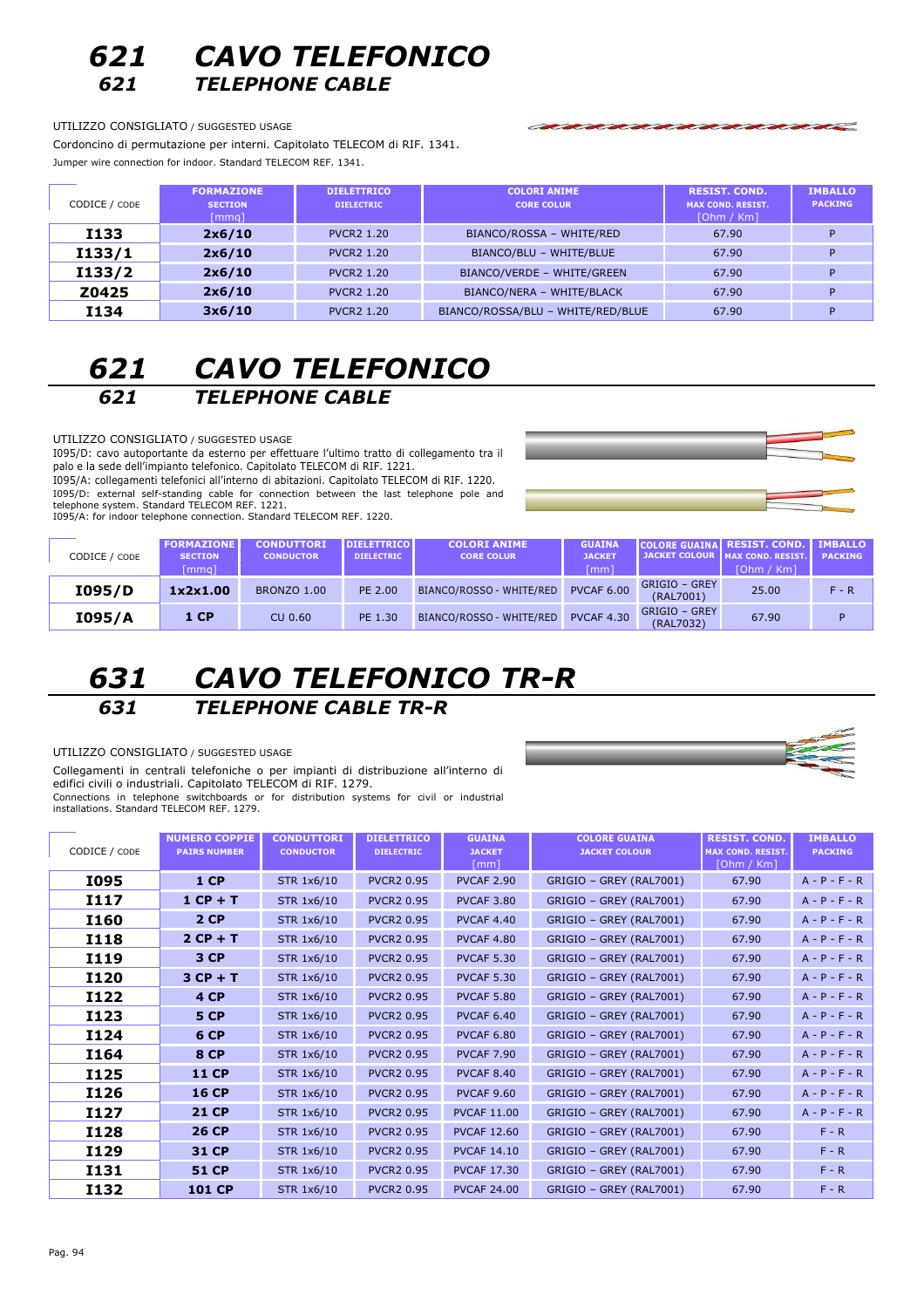

UTILIZZO CONSIGLIATO / SUGGESTED USAGE

Collegamenti in centrali telefoniche o per impianti di distribuzione all'interno di edifici civili o industriali dove è richiesta la protezione da interferenze elettromagnetiche. Capitolato TELECOM di RIF. 1279.

Connections in telephone switchboards or for distribution systems for civil or industrial installations where it is required to protect the cables from electromagnetic interferences. Standard TELECOM REF. 1279.

| CODICE / CODE | <b>NUMERO COPPIE</b><br><b>PAIRS NUMBER</b> | <b>CONDUTTORI</b><br><b>CONDUCTOR</b> | <b>DIELETTRICO</b><br><b>DIELECTRIC</b> | <b>GUAINA</b><br><b>JACKET</b><br>[mm] | <b>COLORE GUAINA</b><br><b>JACKET COLOUR</b> | <b>RESIST. COND.</b><br><b>MAX COND. RESIST.</b><br>[Ohm / Km] | <b>IMBALLO</b><br><b>PACKING</b> |
|---------------|---------------------------------------------|---------------------------------------|-----------------------------------------|----------------------------------------|----------------------------------------------|----------------------------------------------------------------|----------------------------------|
| <b>I135</b>   | $1 CP + TERRA$                              | STR 1x6/10                            | <b>PVCR2 0.95</b>                       | <b>PVCAF 3.80</b>                      | GRIGIO - GREY (RAL7001)                      | 67.90                                                          | P                                |
| I136          | $2 CP + TERRA$                              | STR 1x6/10                            | <b>PVCR2 0.95</b>                       | <b>PVCAF 4.80</b>                      | GRIGIO - GREY (RAL7001)                      | 67.90                                                          | P                                |
| I137          | 3 CP                                        | STR 1x6/10                            | <b>PVCR2 0.95</b>                       | <b>PVCAF 5.30</b>                      | GRIGIO - GREY (RAL7001)                      | 67.90                                                          | P                                |
| <b>I138</b>   | <b>4 CP</b>                                 | STR 1x6/10                            | <b>PVCR2 0.95</b>                       | <b>PVCAF 5.80</b>                      | GRIGIO - GREY (RAL7001)                      | 67.90                                                          | P                                |
| I139          | 5 CP                                        | STR 1x6/10                            | <b>PVCR2 0.95</b>                       | <b>PVCAF 6.40</b>                      | GRIGIO - GREY (RAL7001)                      | 67.90                                                          | P                                |
| <b>I140</b>   | 6 CP                                        | STR 1x6/10                            | <b>PVCR2 0.95</b>                       | <b>PVCAF 6.80</b>                      | GRIGIO - GREY (RAL7001)                      | 67.90                                                          | P                                |
| I173          | <b>8 CP</b>                                 | STR 1x6/10                            | <b>PVCR2 0.95</b>                       | <b>PVCAF 7.90</b>                      | GRIGIO - GREY (RAL7001)                      | 67.90                                                          | P                                |
| I141          | <b>11 CP</b>                                | STR 1x6/10                            | <b>PVCR2 0.95</b>                       | <b>PVCAF 9.20</b>                      | GRIGIO - GREY (RAL7001)                      | 67.90                                                          | P                                |
| I174          | <b>16 CP</b>                                | STR 1x6/10                            | <b>PVCR2 0.95</b>                       | <b>PVCAF 9.60</b>                      | GRIGIO - GREY (RAL7001)                      | 67.90                                                          | P                                |
| I175          | <b>21 CP</b>                                | STR 1x6/10                            | <b>PVCR2 0.95</b>                       | <b>PVCAF 11.00</b>                     | GRIGIO - GREY (RAL7001)                      | 67.90                                                          | P                                |

### *633 CAVO TELEFONICO SCHERMATO EST. TE-GHR 633 SHIELDED TELEPHONE CABLE FOR OUTDOOR TE-GHR*

#### UTILIZZO CONSIGLIATO / SUGGESTED USAGE

Collegamenti in reti urbane o similari ed in svariate condizioni ambientali. Idonei alla posa aerea per la notevole resistenza alle vibrazioni e agli sforzi di trazione. Capitolato TELECOM di RIF. 1285.

Connections in urban network or similes and in several environmental conditions. Suitable for aerial installations because of its very high resistance to vibrations and tensile stress. Standard TELECOM REF. 1285.



| CODICE / CODE | <b>NUMERO COPPIE</b><br><b>PAIRS NUMBER</b> | <b>CONDUTTORI</b><br><b>CONDUCTOR</b> | <b>DIELETTRICO</b><br><b>DIELECTRIC</b> | <b>GUAINA</b><br><b>JACKET</b><br>[mm] | <b>COLORE GUAINA</b><br><b>JACKET COLOUR</b> | <b>RESIST. COND.</b><br><b>MAX COND. RESIST.</b><br>[Ohm / Km] | <b>IMBALLO</b><br><b>PACKING</b> |
|---------------|---------------------------------------------|---------------------------------------|-----------------------------------------|----------------------------------------|----------------------------------------------|----------------------------------------------------------------|----------------------------------|
| I183          | 2 CP                                        | CU 1x6/10                             | PE 1.30                                 | <b>PVCAF 7.00</b>                      | GRIGIO - GREY (RAL7001)                      | 67.90                                                          | $F - R$                          |
| <b>I184</b>   | 4 CP                                        | CU 1x6/10                             | PE 1.30                                 | <b>PVCAF 8.10</b>                      | GRIGIO - GREY (RAL7001)                      | 67.90                                                          | $F - R$                          |
| I182          | 6 CP                                        | CU 1x6/10                             | PE 1.30                                 | <b>PVCAF 9.80</b>                      | GRIGIO - GREY (RAL7001)                      | 67.90                                                          | $F - R$                          |
| <b>I190</b>   | <b>10 CP</b>                                | CU 1x6/10                             | PE 1.30                                 | <b>PVCAF 12.80</b>                     | GRIGIO - GREY (RAL7001)                      | 67.90                                                          | $F - R$                          |
| <b>I191</b>   | <b>20 CP</b>                                | CU 1x6/10                             | PE 1.30                                 | <b>PVCAF 15.50</b>                     | GRIGIO - GREY (RAL7001)                      | 67.90                                                          | $F - R$                          |
| I192          | 30 CP                                       | CU 1x6/10                             | PE 1.30                                 | <b>PVCAF 18.00</b>                     | GRIGIO - GREY (RAL7001)                      | 67.90                                                          | $F - R$                          |
| I193          | <b>50 CP</b>                                | CU 1x6/10                             | PE 1.30                                 | <b>PVCAF 22.00</b>                     | GRIGIO - GREY (RAL7001)                      | 67.90                                                          | $F - R$                          |
| <b>I194</b>   | <b>100 CP</b>                               | CU 1x6/10                             | PE 1.30                                 | <b>PVCAF 33.00</b>                     | GRIGIO - GREY (RAL7001)                      | 67.90                                                          | $F - R$                          |